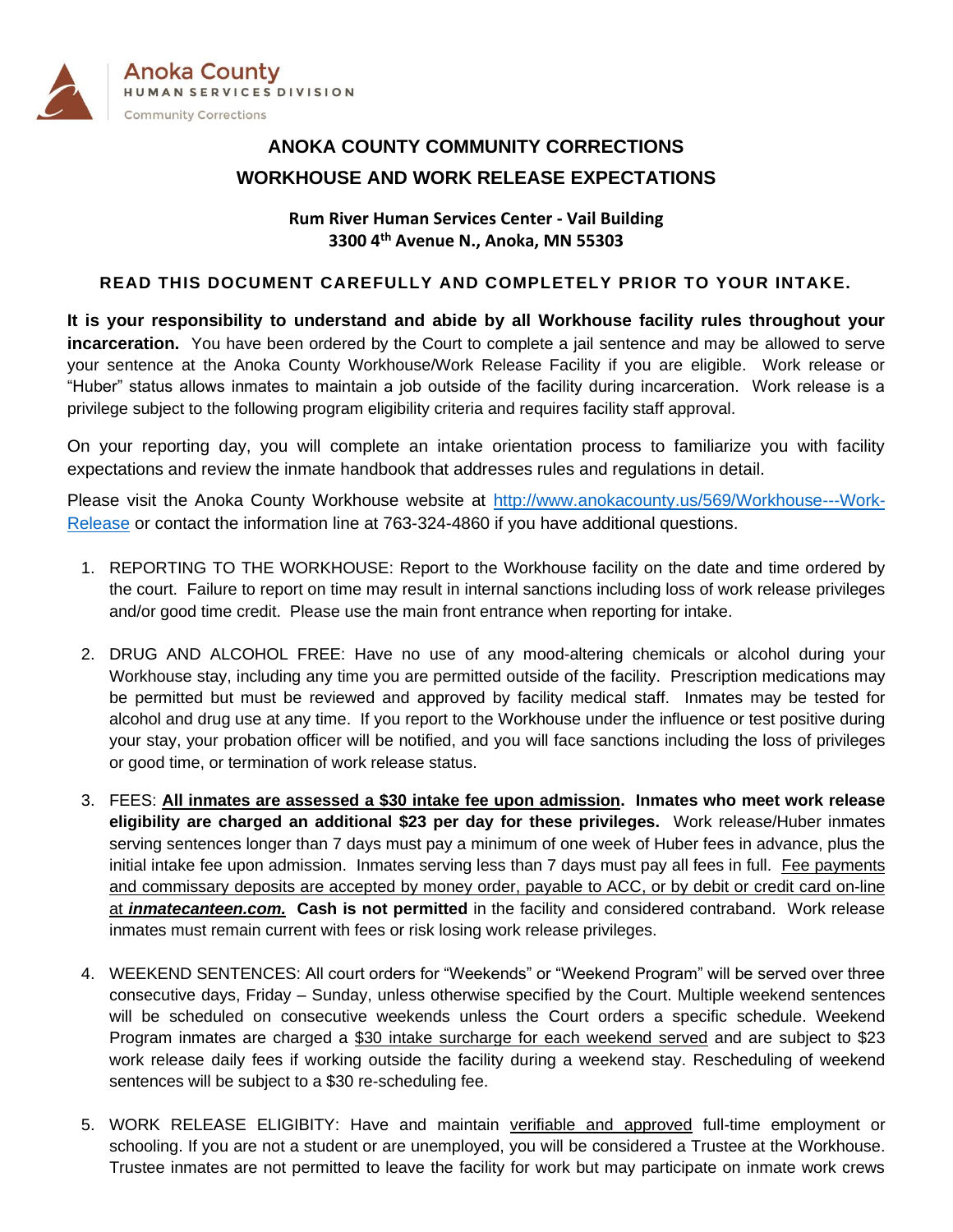## **Workhouse Expectations**

inside or outside of the facility. If you are a full-time student, you will need to provide an official schedule from your school. Fees may be waived for full-time students only.

- 6. EMPLOYMENT VERIFICATION: Your sentencing judge must order that you may serve your sentence on "Work release or Huber, if eligible." The Workhouse will determine your eligibility. All employment will be verified and approved by staff before you will be allowed to leave for work. Employment that cannot be verified or does not appear legitimate will be denied.
	- **•** Prior to reporting to the Workhouse for intake, inform your employer that you will be serving a sentence and requesting work release privileges. Your employer will be contacted by Workhouse staff to verify your employment. Additionally, Workhouse staff will visit your job site to confirm you are working as reported on your work schedule.
	- Inmates requesting consideration for work release privileges must provide the following documentation of employment at the time of intake to the facility:
		- **a. A completed Work Release Eligibility Form;**
		- **b. Paycheck stubs from the previous two pay periods; and**
		- **c. A letter from employer on company letterhead indicating you are currently employed, your position or duties, and work schedule.**

### *Failure to provide the Work Release Eligibility form or required proof of employment at intake will delay your work release approval for several business days. NO EXCEPTIONS.*

- You may not work more than 50 miles from the Anoka County Workhouse facility.
- You may work up to 6 days per week outside of the facility, however, not more than 50 hours per week excluding travel time to and from the job site. The court may grant extended work release/Huber privileges up to 60 hours per week.
- You must travel directly from the facility to your work location each day, participate in work, and immediately return to the Workhouse at the end of the work shift. Any other activities outside of the Workhouse must be pre-approved by staff.
- If your work locations vary or change during the day, you will be required to report any changes on a daily job location sheet or weekly employment planner. Additionally, you must call the Workhouse Job Check Line (763-324-4950) to report a new work location address and when you are leaving the final job site and returning to the Workhouse.
- You must complete a weekly work schedule form and provide to Workhouse staff at the beginning of each week. You must work the hours identified on your work schedule and report any changes to staff. Provide a copy of your paycheck stub at the end of each pay period.
- 7. SELF-EMPLOYMENT: Self-employment is closely scrutinized. Work that does not appear legitimate or cannot be adequately verified will be denied. Verification of self-employment may take several days following intake and include a job site visit by Workhouse staff. Self-employment and any work that does not include withholding of federal and state income taxes must include the following documentation prior to approval. Be sure to bring this documentation to intake.
	- a. A completed Work Release Eligibility Form at intake **Plus at least 3 of the following documents:**
	- b. Copy of Federal 1040 tax return from the previous tax year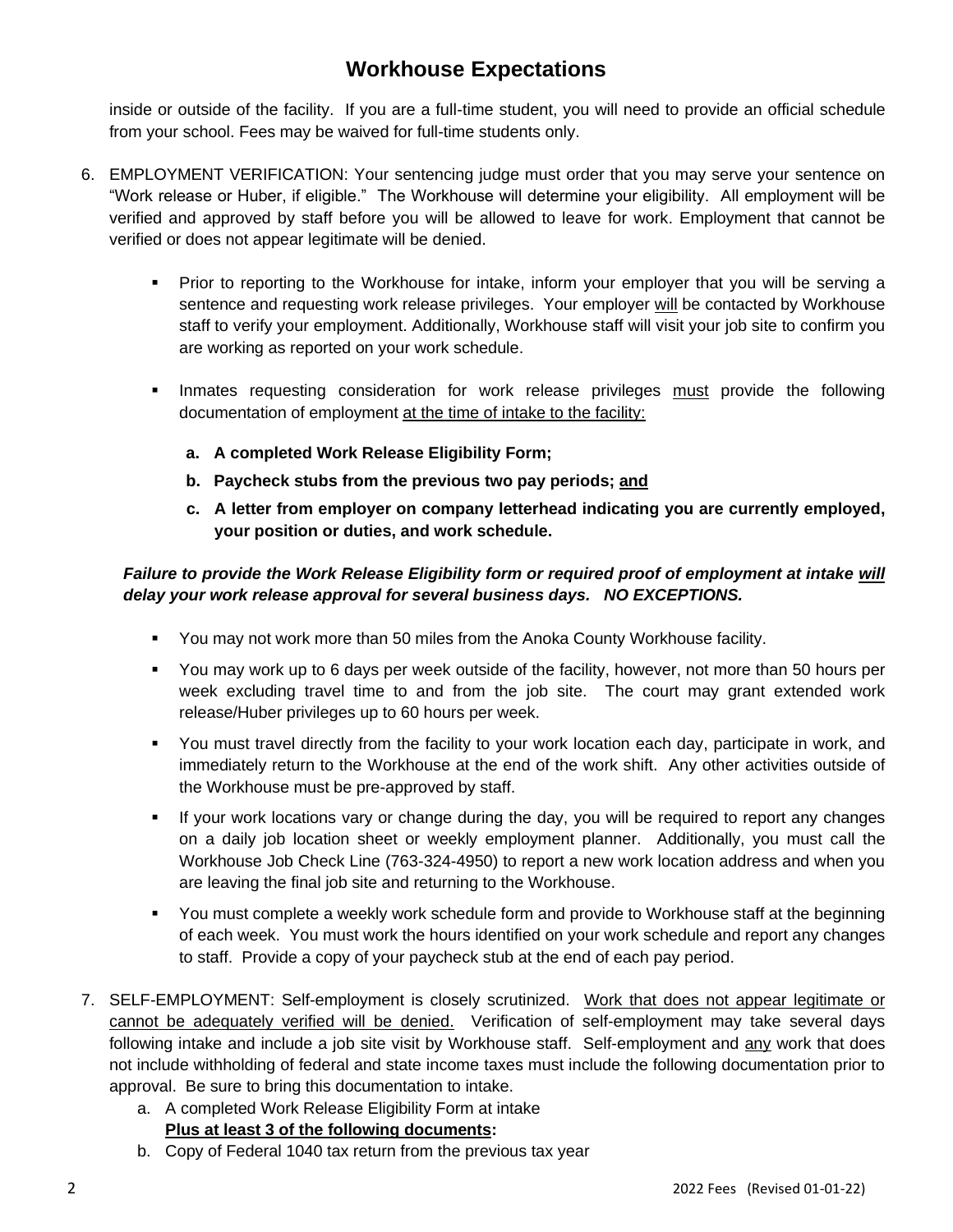# **Workhouse Expectations**

- c. 1099 tax forms demonstrating business income from the previous tax year
- d. Proof of professional liability insurance and/or worker's compensation insurance (if applicable)
- e. Copies of signed job contracts or work orders for each job
- f. Copies of required professional licenses for business
- g. Copies of current bank statements demonstrating business income

Self-employed inmates approved for Work Release are also subject to the employment verification outlined in paragraph 6 and required to complete a weekly work scheduled with ongoing proof of income.

### *Failure to provide the Work Release Eligibility form or required proof of employment at intake will delay your work release approval for several business days. NO EXCEPTIONS.*

- 8. On the next business day following intake, you may be required to miss at least a half day of work to complete the following:
	- a. Mantoux (TB) test: Tuberculosis tests are required for all inmates housed in the Workhouse. You may have to stay back in the morning to receive the TB shot and/or have the results read by the facility nurse.
	- b. Jail Booking: Some inmates must complete the jail booking process upon intake to the Workhouse. All bookings occur at the Anoka County Jail and generally include fingerprinting and photographs. You should inform your employer that you may be required to be booked upon entering the Workhouse and may be late to work on that day. Do not call the Workhouse prior to your intake to ask if you'll need to complete the booking process.
- 9. TRANSPORTATION AND DRIVING PRIVILEGES: Transportation is your responsibility while on Work Release. Public transportation is available near the facility. You should investigate transportation options prior to reporting to the facility. Work release inmates who plan to drive their own vehicle must maintain a valid driver's license, current vehicle registration, and proof of insurance. Bring your valid driver's license and proof of current auto insurance to your intake. Only approved Work Release/Huber status inmates who are gainfully employed can park a vehicle on facility grounds. Unregistered motor vehicles and vehicles not documented by Workhouse staff will be towed at the owner's expense. You must park in the designated parking lot directly behind the facility.
- 10. MEDICAL CARE: Work release/Huber inmates are responsible for their own medical and dental care and related expenses. Provide your health insurance information on the Work Release Eligibility form. Medical Assistance (MA) or other government subsidized health plans will suspend benefits during periods of incarceration. Work release inmates may schedule and attend medical appointments outside of the facility if verified by staff. Trustee inmates are seen by the facility nurse and/or jail physician for medical needs.
- 11. HOUSING UNITS: You will be assigned to a dormitory style room with other inmates. These rooms are available for staff inspection at any time. It is your responsibility to keep your living area clean. You will be issued combination locks for two assigned lockers, one in a large locker room and the other in your sleeping quarters. Lockers and housing units may be searched at any time and without notice.
- 12. CLOTHING: The facility has limited storage for personal possessions so plan to pack light. Inmates are permitted to wear personal clothing when leaving the facility for any approved activity. All clothing must fit appropriately and may not contain negative images, language, or innuendo that may be offensive to other inmates or staff. You will be assigned a full-size locker in a common area locker room for your jacket, personal clothing, work boots, etc. You will also be assigned a second, smaller locker with limited storage located inside your assigned room to store your facility issued pants, shirt, sweatshirt, and shoes. You are responsible for your own undergarments and undershirts. Only bras without underwires are permitted in